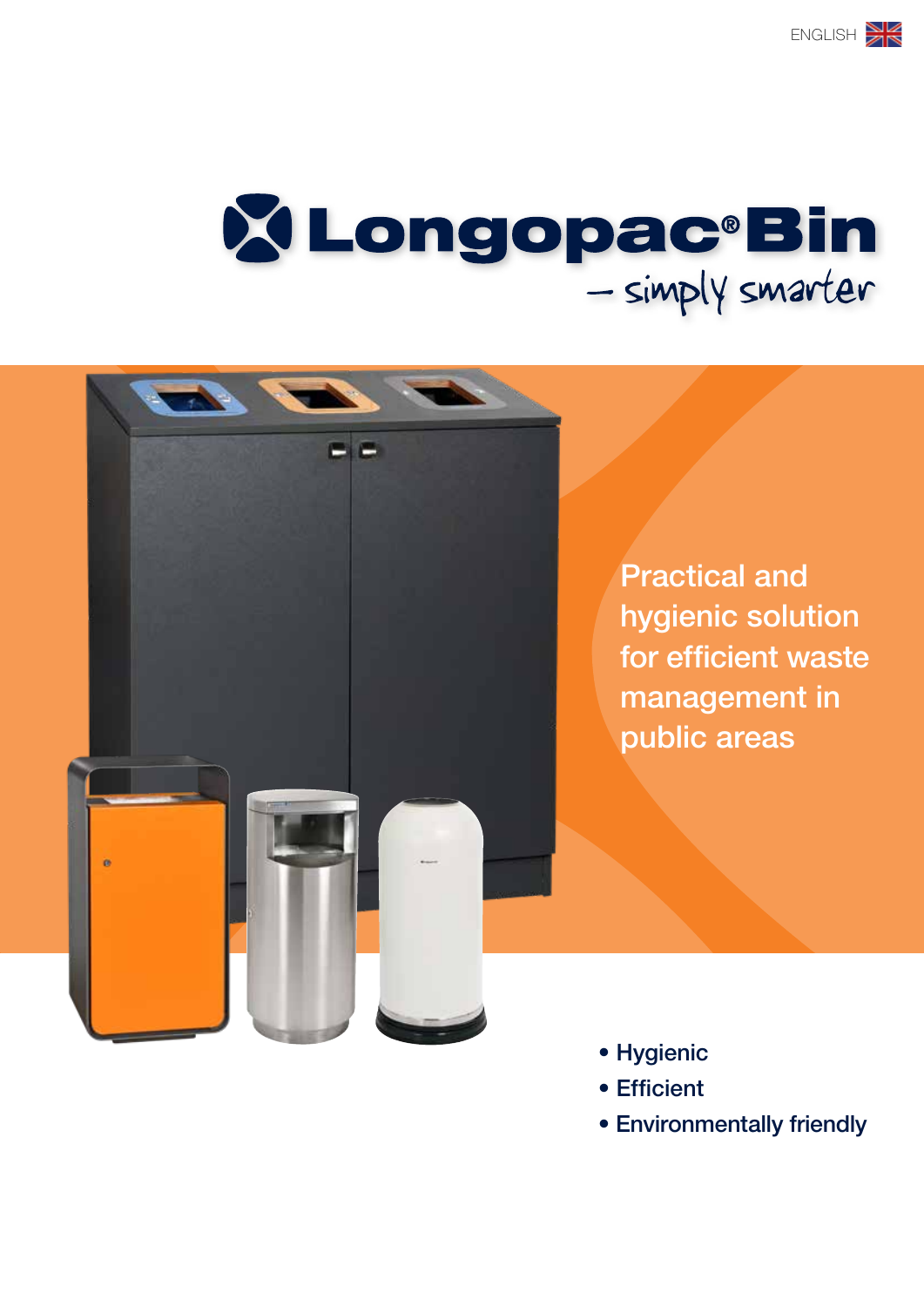## **X Longopac<sup>®</sup>Bin**

#### **HYGIENIC**

- No waste ends up outside the bag.
- No waste on the floor not even during bag change.
- No contact with the waste.

#### EFFICIENT

- Loaded with a 60 metre bag cassette.
- New bag always in place.
- Bag always securely sealed.
- Quicker bag changes.
- Flexible service intervals.
- Less cleaning.
- Always 100% fill level.

#### ENVIRONMENTALLY FRIENDLY

- The Longopac bag material is made from 3-ply polyethylene, which combines low consumption of raw material with a high level of strength.
- Customers can calculate their environmental saving using the Paxxo  $CO<sub>2</sub>$ calculator and we are able to issue a  $CO<sub>2</sub>$  emission certificate of the  $CO<sub>2</sub>$  saving.
- $\bullet$  80% lower CO<sub>2</sub> emission compared to traditional waste bags.
- 50% recycled material in all cassettes (excluding Food or Pharma)



#### Longopac - with 50 % recycled material



#### HOW IT WORKS



#### Step 1:

The bag cassette is sealed at one end with a cable tie. Once the bag starts to fill up, or when you want to replace the bag, all you have to

#### Step 2:

To make a new

bag, pull down the bag material and seal it at the top with a cable tie.

#### Step 3:

Attach another cable tie above the first one and cut off the bag material between the ties. The entire process takes no more than 30 seconds!

Standard colour codes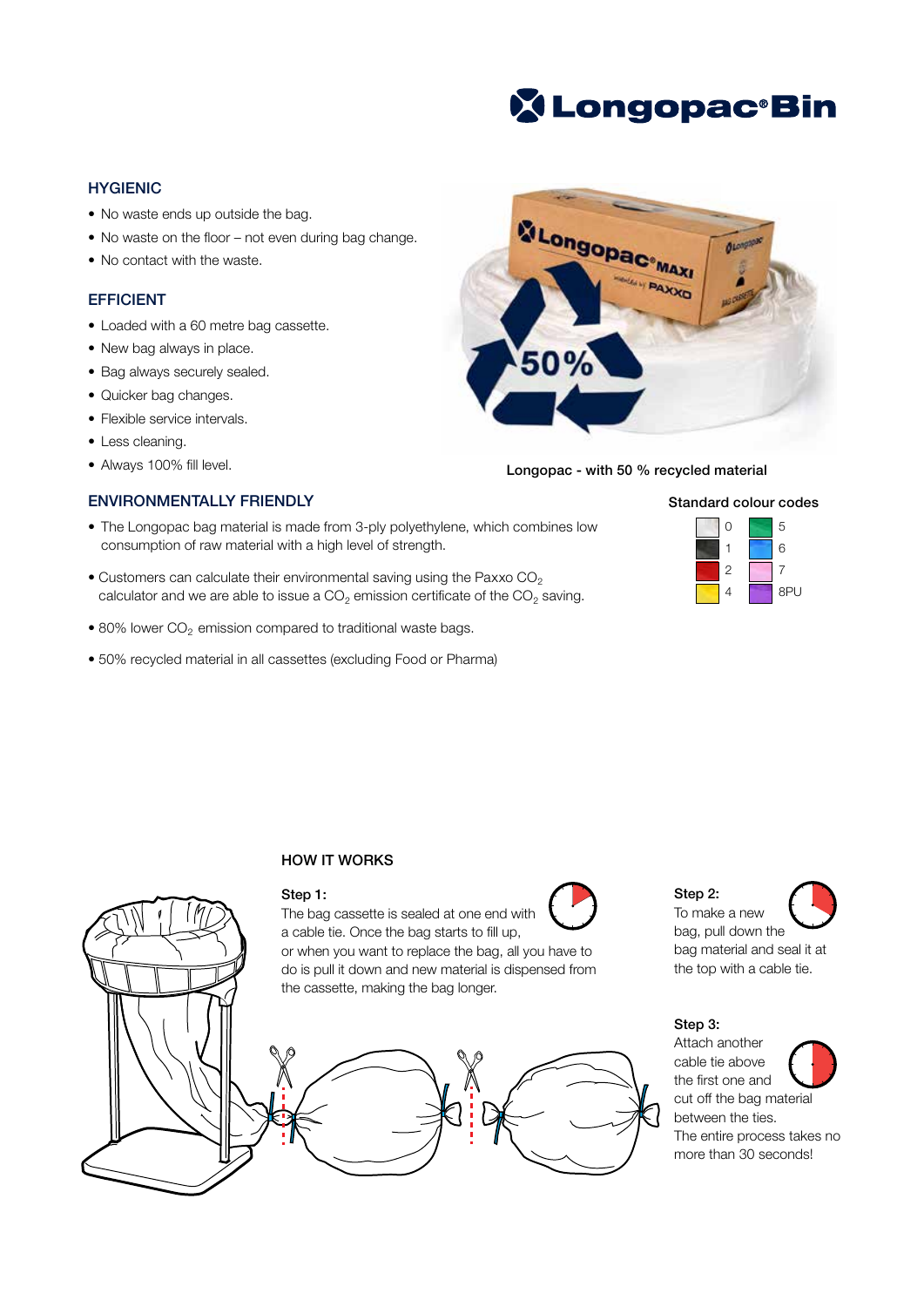## Solutions for indoor use









Bin Bullet **Bin Confer** Bin Confer **Bin Bullet** Bin Welcome

## Longopac Bin facilitates waste sorting and waste management in public areas in a neat, simple and environmentally friendly manner.

Bin Bullet is a practical and hygienic solution for efficient waste management. The unique bagging system also makes the Bin Bullet economical and environmentally friendly, as well as easy to use and time-saving.

The bin is easy to remove and bag change is quick. Thanks to its stylish design, the Bin Bullet blends into public environments such as restaurants, cafés, hotel lobbies and waiting areas.

Bin Confer has a stylish and flexible design that comes as a flat-pack. The stickers pasted on the different containers can be easily modified for local printing. *(Bin Confer is only developed for our export markets)*

Bin Welcome is a mobile solution used for disinfection of e.g. hands, baskets and carts at entrances or public areas. The cabinet comes in a flat package and is easy to assemble and comes complete with a container that consist of 1000 wet wipes that are effective against E.coli, Listeria, Salmonella, MRSA & viruses (incl. COVID-19).

Bin Confer and Bin Welcome are equipped with a decal on the top with information about what should be thrown in each aperture.

Both Bin Bullet, Confer, Multi and Welcome are loaded with Longopac cassette Mini, which is available in different strengths and colours.

The cassette is also available in 100% compostable material for food waste; Longopac Biodegradable.

What all cabinets have in common is the Longopac system. The system really comes into its own when sorting at source, since it is possible to change the bags for all fractions and only use the exact amount of film needed for each fraction. The cabinet is emptied without half empty bags being thrown away.

Bin Multi is a modular system for waste management and sorting at source. The system can be combined with different fractions; the cabinets are customised for 1-4 fractions. Bin Multi is suitable for areas that require efficient sorting at source, such as corridors, kitchenettes and conference rooms. The cabinet can, of course, be placed in any dry environment.

It is also available in the very popular, special version **Bin** Multi Cups for disposable cups.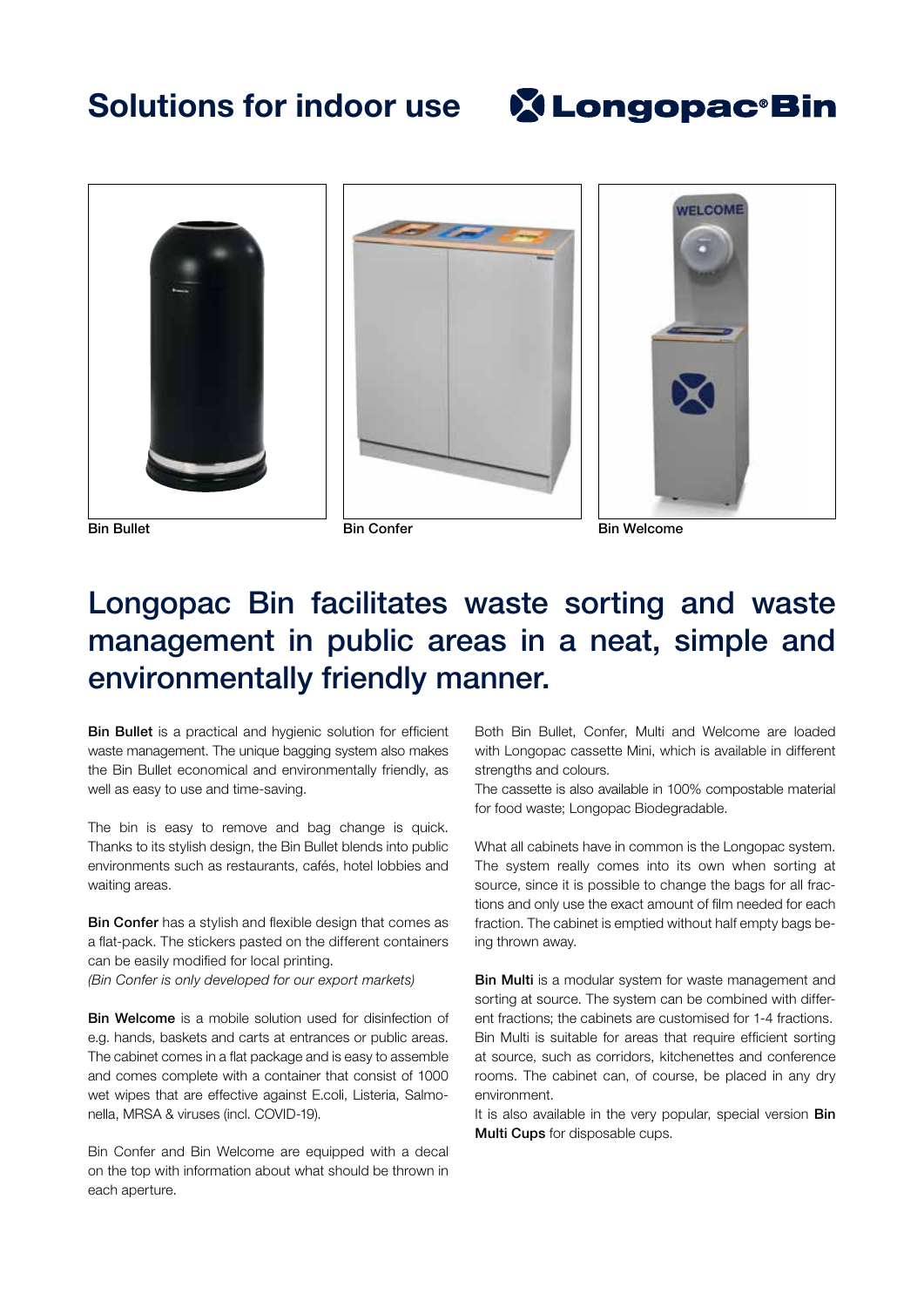## Solutions for indoor use

Bin Box

## **X Longopac Bin**



Each piece of furniture is equipped with a decal on the top with information about what should be thrown in each aperture.

Bin Lavello with sink, and Bin Box, which can be used for e.g. glass, and Bin Multi Cup can easily be combined with other Multi cabinets.

The product is made in Sweden. The material is melamine and high pressure laminate. The modular pieces of furniture are available in the colours white and grey. Other colours are available by special order.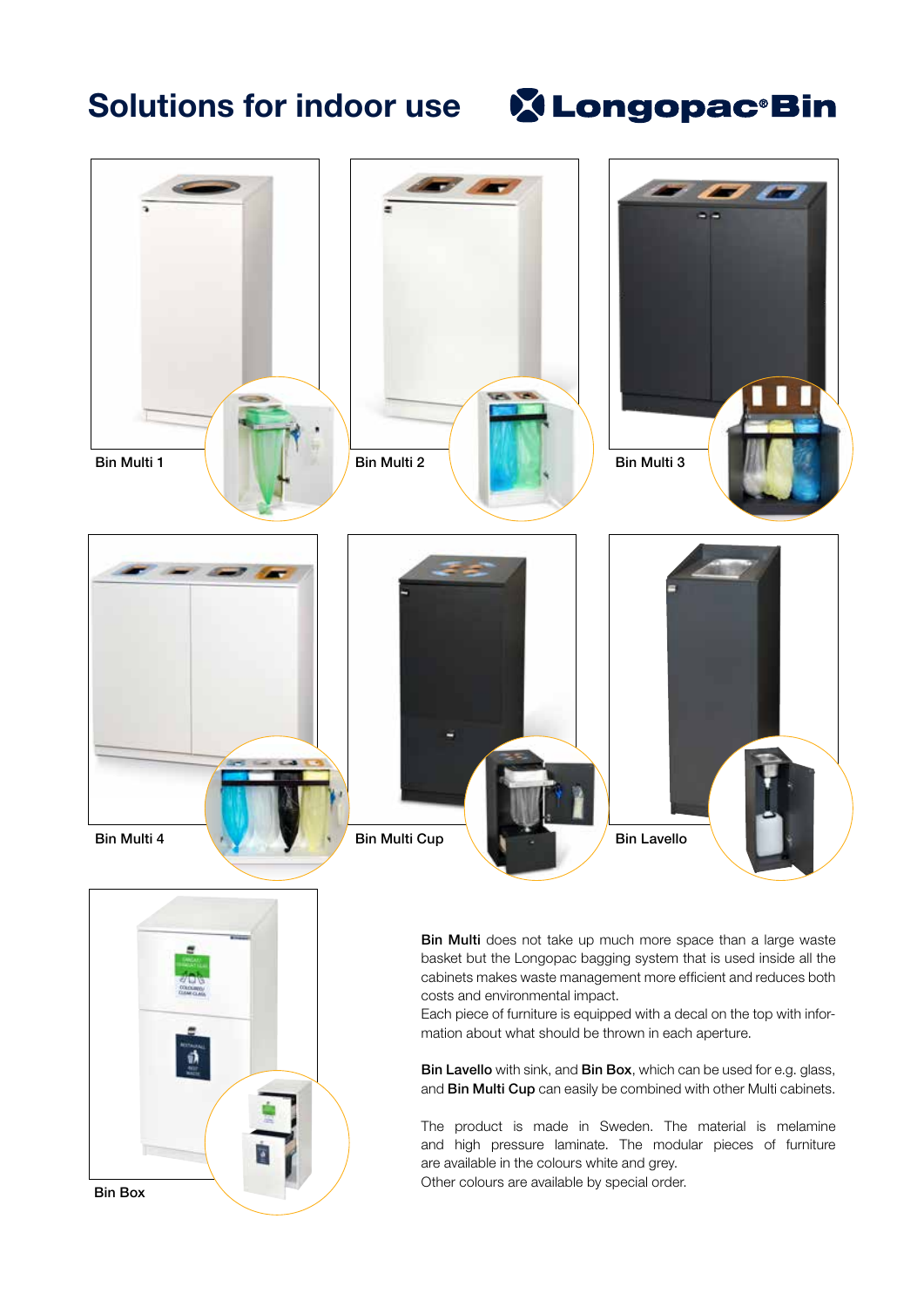

| Product name                                                                         | Item no.                                                                                                                                 | Colour                                          | <b>Dimensions</b>                                                                                                   | Weight                              | Cassette |
|--------------------------------------------------------------------------------------|------------------------------------------------------------------------------------------------------------------------------------------|-------------------------------------------------|---------------------------------------------------------------------------------------------------------------------|-------------------------------------|----------|
| <b>Bin Bullet</b>                                                                    | 35100<br>35200                                                                                                                           | <b>Black</b><br>White                           | Height:  860 mm<br>Diameter:  380 mm                                                                                | 8 kg fully<br>assembled<br>5 kg bin | Mini     |
| <b>Bin Confer</b>                                                                    | 36090                                                                                                                                    | Grey                                            | Height:  925 mm<br>Opening: 3 120x240 mm                                                                            | 43 kg                               | Mini     |
| <b>Bin Welcome</b>                                                                   | 36140<br>36141                                                                                                                           | White<br>Grey                                   | Height:  925 mm<br>Width:  950 mm<br>Opening: 120x240 mm                                                            | 30 kg                               |          |
| Bin Multi 1                                                                          | 36010<br>36011                                                                                                                           | White<br>Grey                                   | Height:  1000 mm                                                                                                    | 23 kg                               | Mini     |
| Bin Multi 2                                                                          | 36020<br>36021                                                                                                                           | White<br>Grey                                   | Width:  565 mm<br>Opening: 2  100x220 mm                                                                            | 29 kg                               | Mini     |
| Bin Multi 3<br>*Add a P to article No<br>when ordering plastic<br>bottles/Cans sign. | 36030<br>36031<br>*36030P<br>*36031P                                                                                                     | White<br>Grey                                   | Height:  1000 mm<br>Width:  820 mm<br>Depth:  440 mm<br>Opening: 3  100x220 mm                                      | 37 kg                               | Mini     |
| Bin Multi 4                                                                          | 36040<br>36041                                                                                                                           | White<br>Grey                                   | Height:  1000 mm<br>Depth:  440 mm<br>Opening: 4  100x220 mm                                                        | 41 kg                               | Mini     |
| <b>Bin Multi Cup</b>                                                                 | 36100 Small Ø 78 mm<br>36101 Small Ø 78 mm<br>36110 Medium Ø 80 mm<br>36111 Medium Ø 80 mm<br>36120 Large Ø 82 mm<br>36121 Large Ø 82 mm | White<br>Grey<br>White<br>Grey<br>White<br>Grey | Height:  1000 mm<br>Width:  430 mm<br>Depth:  440 mm<br>Opening: 4 apertures (Ø 78, 80, 82)<br>(Enter cup diameter) | 25 kg                               | Mini     |
| <b>Bin Tower</b>                                                                     | 36000<br>36001<br>36002<br>36003<br>36004                                                                                                | White<br>Grey<br>Beech<br>Oak<br><b>Birch</b>   | Depth:  450 mm<br>Opening:  200x200 mm                                                                              | 24 kg                               | Mini     |
| <b>Bin Lavello</b>                                                                   | 36080<br>36081                                                                                                                           | White<br>Grey                                   | Width: 320 mm                                                                                                       | 22 kg                               |          |
| <b>Bin Box</b>                                                                       | 36060<br>36061                                                                                                                           | White<br>Grey                                   | Height:  1000 mm                                                                                                    | 27 kg                               |          |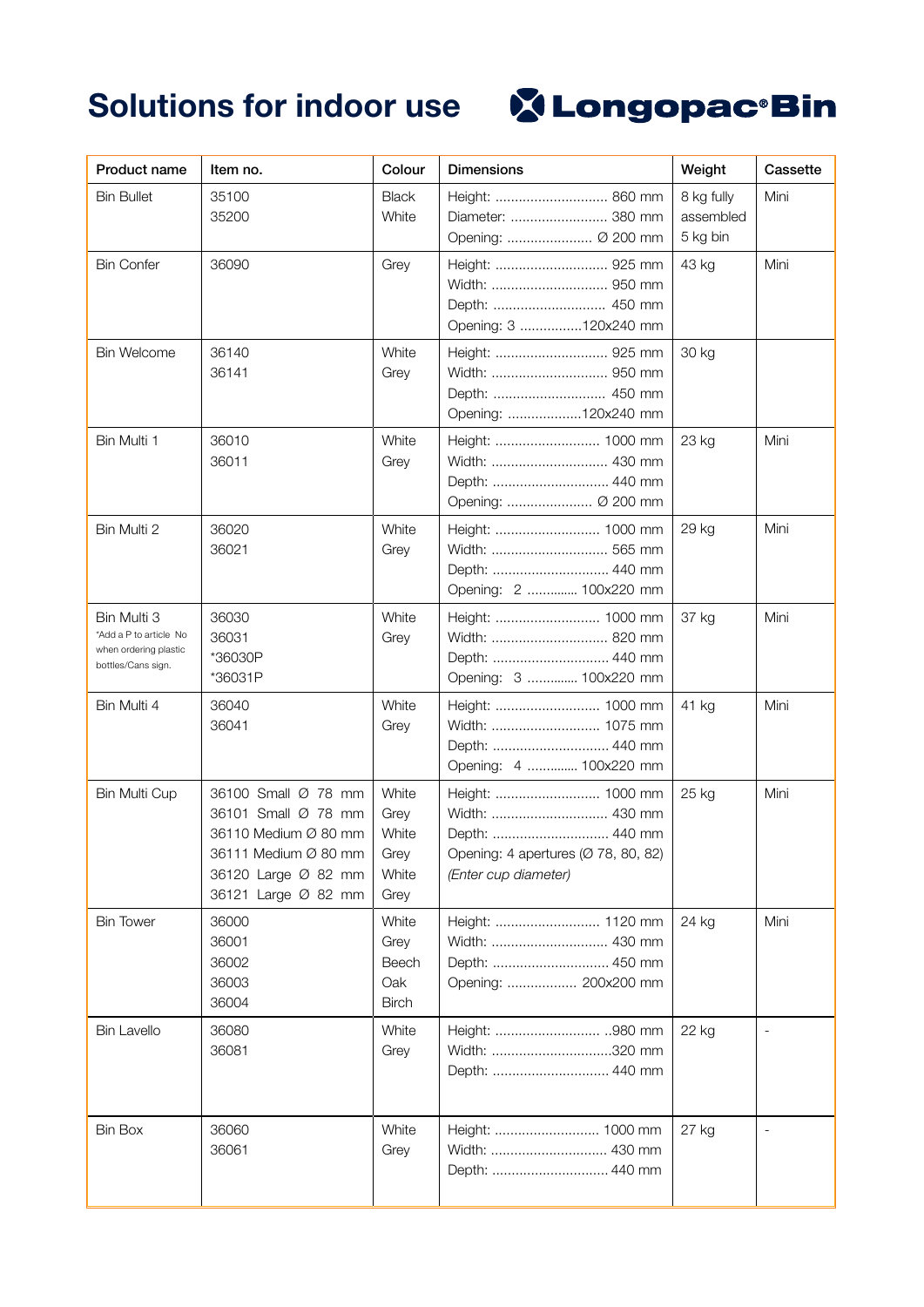## Urban solutions

## **X Longopac Bin**



A stylish product line to fulfil the need for convenient and hygienic waste management even in outdoor and public environments.

The Urban series includes all inserts to enable easy Longopac bag use. These products are of very high manufacturing quality for good durability.

Commerz is designed for easy and convenient waste sorting in shopping centres, airports and other public spaces. All products are equipped with a lock.

The Urban series enables visitors to spare the environment and avoid littering with a range of sleek and hygienic waste solutions that are both stylish and environmentally friendly.

Bin Inox, a neat and elegant outdoor solution in stainless steel to be used together with Longopac Mini. The easy manageable and quick bag replacements will make this bin one of your favourites.

Its modern design makes it easy to place, and with competitive pricing, this bin will be a natural part of your waste disposal.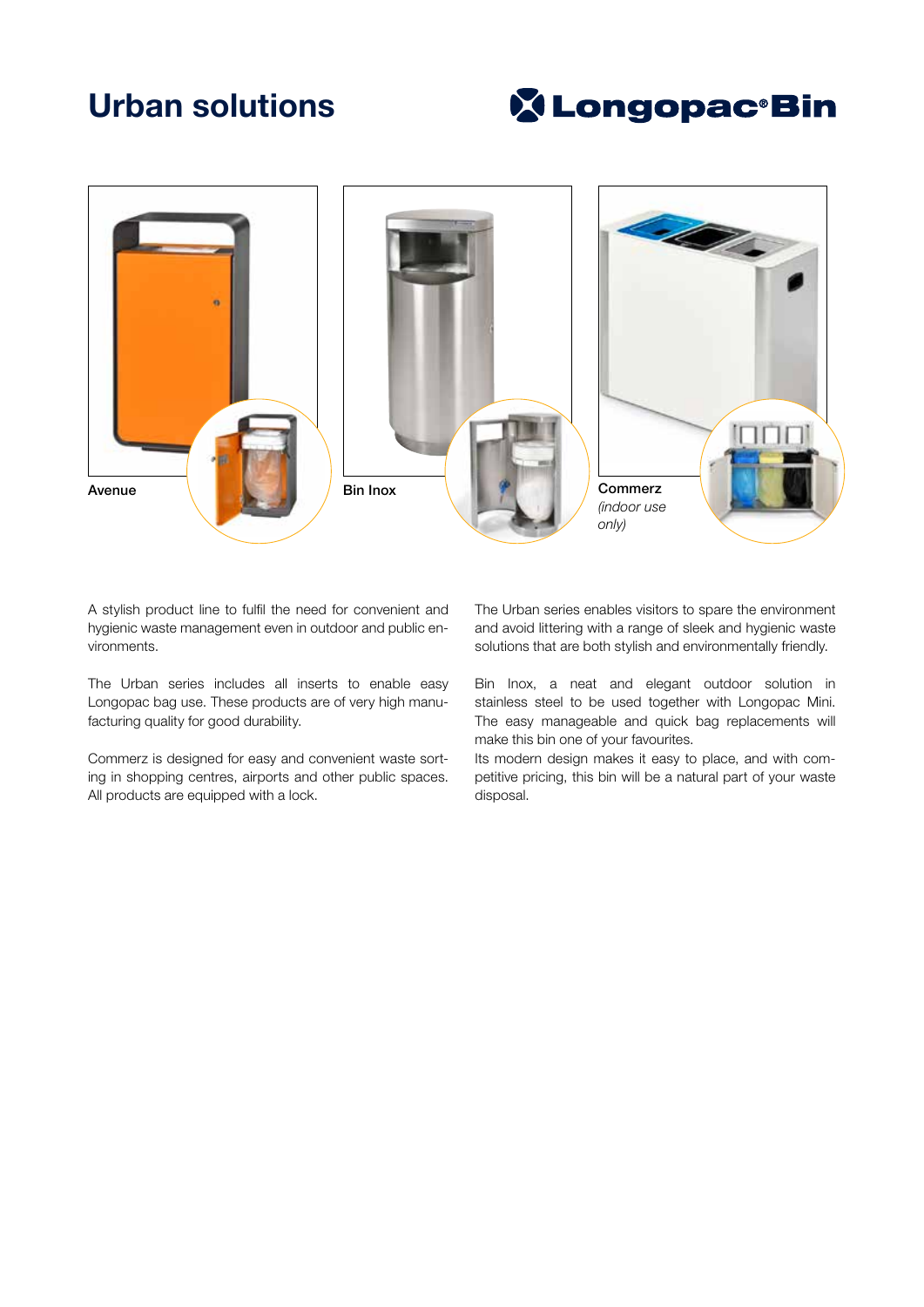## Urban solutions



| Product<br>name                                        | Item no.                                                                              | Colour                                          | <b>Dimensions</b>      | Weight  | Cassette |
|--------------------------------------------------------|---------------------------------------------------------------------------------------|-------------------------------------------------|------------------------|---------|----------|
| Avenue<br>(Item no<br>determines<br>colour on<br>door) | 37201 Black<br>37202 Red<br>37203 Orange<br>37204 Yellow<br>37205 Green<br>37206 Blue | Grey                                            | Opening:  530x142 mm   | 86 kg   | Midi     |
| Bin Inox Mini                                          | 35300                                                                                 | <b>Stainless</b><br>steel,<br>brushed finish    | Opening: 250x160 mm    | 13,5 kg | Mini     |
| Commerz 2                                              | 37400                                                                                 | White<br>(side panels<br>in brushed<br>$inox$ ) | Opening: 2  180x230 mm | 50 kg   | Mini     |
| Commerz 3                                              | 37410                                                                                 | White<br>(side panels<br>in brushed<br>$inox$ ) | Opening: 3  180x230 mm | 61 kg   | Mini     |
| Commerz 4                                              | 37420                                                                                 | White<br>(side panels<br>in brushed<br>inox)    | Opening: 4  180x230 mm | 71 kg   | Mini     |